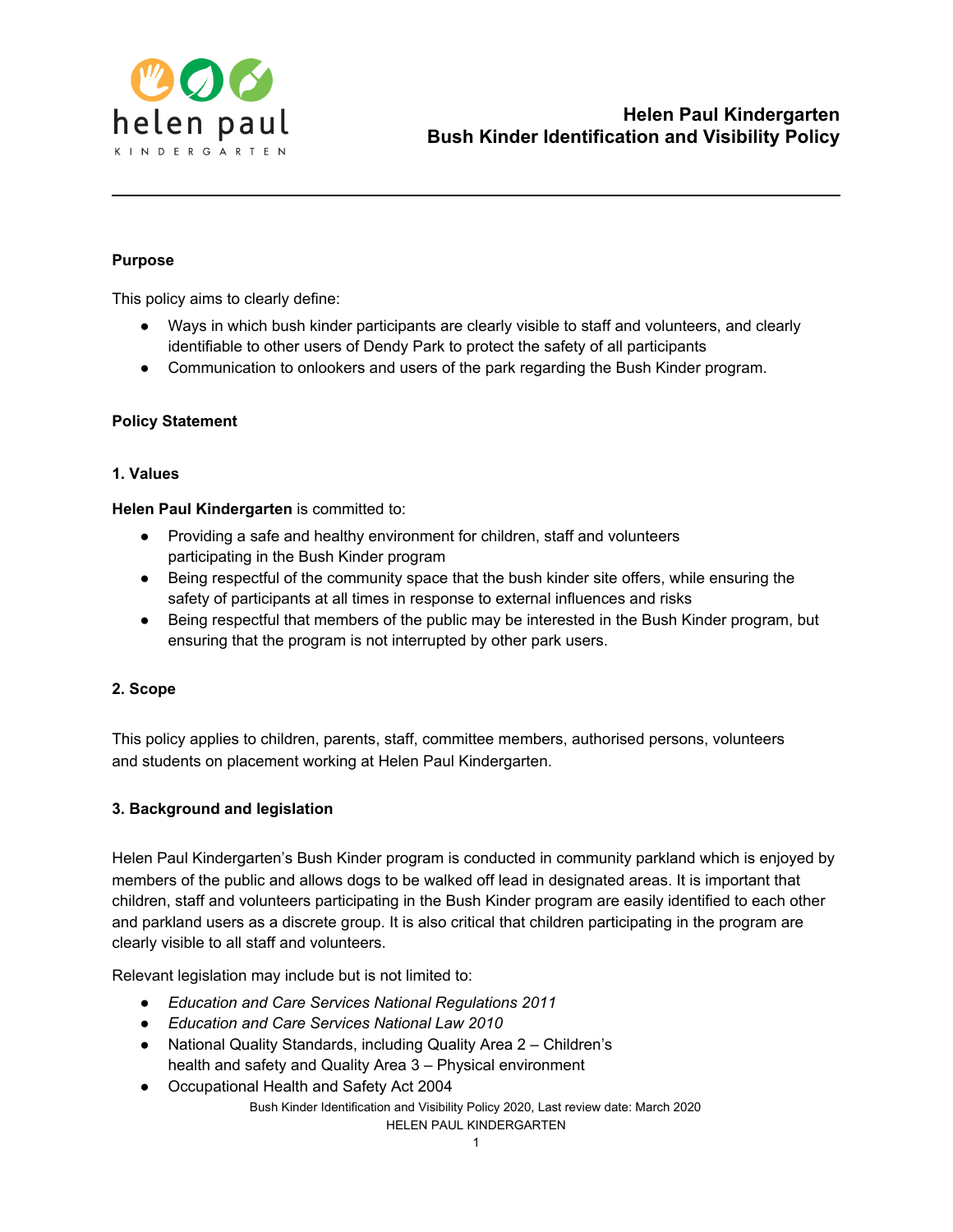

*●* Occupational Health and Safety Regulations 2007

## **4. Sources and related policies**

### **Kindergarten policies**

- Bush Kinder Delivery & Collection of Children Policy (Bush Kinder Specific)
- Bush Kinder Extreme Weather Policy (Bush Kinder Specific)
- Bush Kinder Protective Clothing Policy (Bush Kinder Specific)
- Bush Kinder Emergency Evacuation Policy (Bush Kinder Specific)
- Bush Kinder Snake Awareness Policy (Bush Kinder Specific)
- Bush Kinder Dog Awareness Policy (Bush Kinder Specific)
- Incident, Injury, Trauma & Illness Policy (including First Aid)
- Supervision of Children Policy
- Excursion & Service Outings Policy
- Sun Protection Policy
- Water Safety Policy
- Occupational Health & Safety Policy

## **Procedures**

## **General**

The Committee is responsible for:

● Ensuring staff are appropriately trained in procedures for dealing with onlookers, dogs etc.

Staff are responsible for:

- Ensuring all children are wearing a Bush Kinder wristband (with the HPK Bush Kinder mobile phone number visible)
- Ensuring all children are wearing a red Bush Kinder hat and/or red Bush Kinder waterproof clothing (jacket and/or pants)
- Requesting in as diplomatic a fashion as possible that interested onlookers move on so as not to disturb the education program underway, if necessary.

Parents are responsible for:

- Putting a Bush Kinder wristband on their child at the time of sign in
- Reading and being familiar with the policy
- Bringing relevant issues to the attention of both staff and committee

Bush Kinder Identification and Visibility Policy 2020, Last review date: March 2020 HELEN PAUL KINDERGARTEN